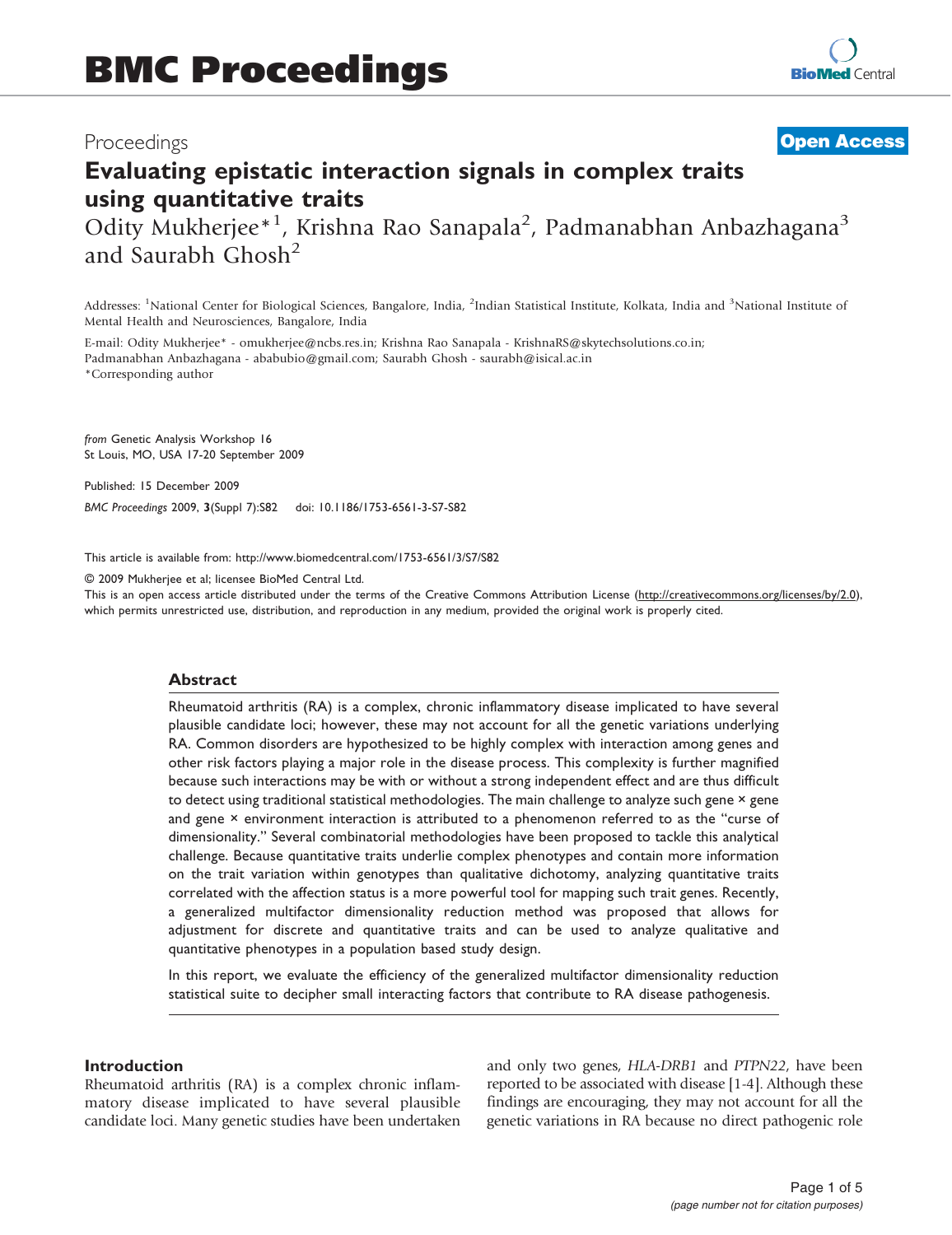of these molecules have been established in the development of the disease pathogenesis. Common disorders like RA are hypothesized to be highly complex, with interaction among genes and other risk factors playing a major role in the disease process. This complexity is further magnified because such interactions may be with or without strong independent main effect, and thus difficult to detect using traditional statistical methodologies [[5\]](#page-4-0). The main challenge to analyzing epistatic interactions is attributed to a phenomenon referred to as the "curse of dimensionality," which is a problem caused by the exponential increase in volume associated with adding extra dimensions to a mathematical space. Thus, while analyzing interactions among several loci for a complex phenotype, contingency tables in higher dimensions suffer from the problem of sparse data, leading to unreliable risk estimates. Several combinatorial methodologies have been proposed to overcome this analytical challenge: multifactor dimensionality reduction (MDR) [[6](#page-4-0)]; combinatorial partitioning method (CPM) [[7](#page-4-0)] and restricted partition method (RPM) [\[8\]](#page-4-0). Although these methods have been used by several research groups, there exist some limitations in their current form: a) inability to adjust for covariates' MDR, b) inability to use quantitative phenotypes, and c) computationally intense algorithms.

Thus, there is a need to develop and evaluate more powerful statistical methodology so as to decipher small interacting factors that contribute to disease pathogenesis. Because quantitative traits underlie complex phenotypes and contain more information on the trait variation within genotypes than qualitative dichotomy, analyzing quantitative traits correlated with the affection status is a more powerful tool for mapping complex trait genes. Recently, a generalized MDR (GMDR) method was proposed that allows for adjustment for discrete and quantitative traits and can be used to analyze qualitative and quantative phenotypes in a population based study design [\[9\]](#page-4-0).

In this report, we use the GMDR statistical suit to evaluate its efficiency to decipher small interacting factors that contribute to RA disease pathogenesis, using the two quantitative traits [anti-CCP (anti-cyclic citrullinated peptide) and RFUW (rheumatoid factor)] as covariates for classifying the data into high and low risk groups.

#### Data analysis

An initial screen of data for quality control was performed for the markers selected for the current study. Hardy-Weinberg equilibrium (HWE) was estimated in the case, control, and combined groups using the Haploview program (version 3.32). To understand

the degree of correlation between the SNPs, linkage disequilibrium (LD) was estimated using the Haploview program (version 3.32). The D' statistics for the same is presented in [Figure 1.](#page-2-0) Such information is essential when analyzing data employing cross-validation steps because it is possible that the algorithm might identify different SNPs (but in tight LD) for each of its cross-validation intervals [[2](#page-4-0)]. This was followed by the GMDR analysis for detecting epistatic interactions.

#### Methods

#### Sample and marker selection

In the current study, we used the Genetic Analysis Workshop 16 (GAW16) RA case-control data set (Problem 1) comprising a total of 2062 sample (case = 868, control = 1194), typed on the 550 k Illumina chip. To evaluate the efficiency of the GMDR algorithm to detect small epistatic interactions involved in RA pathogenesis, analysis was performed on chromosomes 1, 2, 5, and 6, which have shown strong positive association earlier with the phenotype [\[1-4](#page-4-0),[10\]](#page-4-0). Because quantitative trait information was available for only cases, interaction analysis using GMDR was performed on the RA cases  $(n = 867)$ .

## Interaction studies

The GMDR is a score-based algorithm based on the MDR framework. Briefly, the MDR uses a novel constructive induction algorithm to facilitate the detection of nonlinear interactions among multiple discrete genetic and/ or environmental factors that are predictive of a discrete clinical endpoint [\[11](#page-4-0)]. Multi-locus genotype combinations are classified as high-risk or low-risk genotype combinations using a threshold that is equal to the ratio of cases and controls. The best model is selected as the combination of marker with maximum cross-validation consistency and minimum prediction error. GMDR works on the same framework of MDR, but is a scorebased algorithm. Improving on the original MDR, it can be used on both qualitative and quantitative traits, it allows adjustment for covariates and better handles unbalanced population based data. For the current study, we employed two methods to compute the scores (described below) for GMDR using the QTL information provided in the data set:

1. The GMDR scoring method: The GMDR method uses the original MDR data reduction method, with the ratio of cases to control being replaced by scores in each cell to discriminate between high risk and low risk followed by determining classification accuracy and prediction error. A detailed description of the methodology can be found elsewhere [\[9\]](#page-4-0). This generalization of the original MDR algorithm a)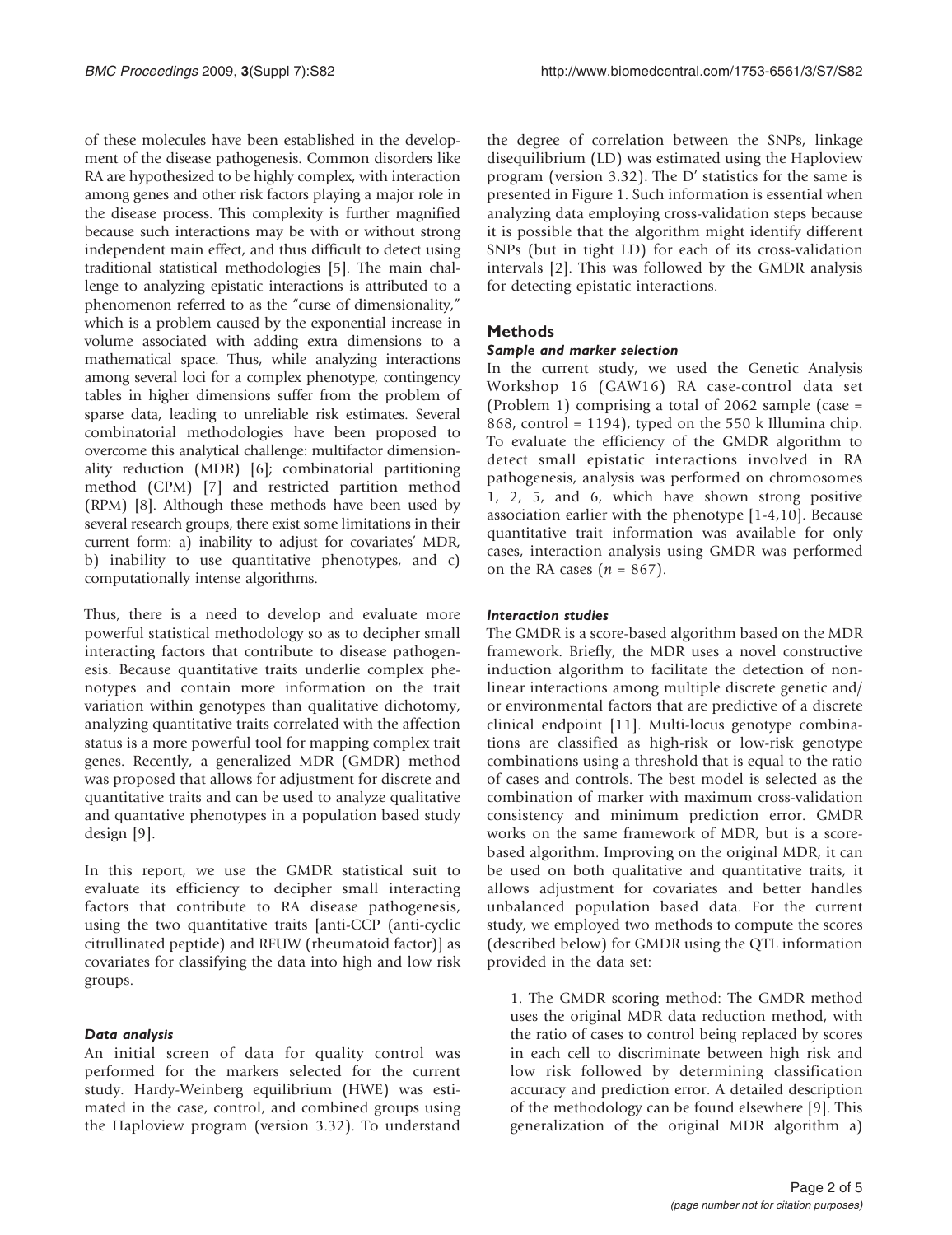<span id="page-2-0"></span>

#### Figure 1

LD block structure across the chromosomal regions used in this study. The figures show the output of Haploview (version 3.32) LD Plot where each square (with D' values written within the box) represents a pair-wise LD relationship between the two SNPs. Red squares indicate statistically significant LD between the pair of SNPs as measured by the D' statistic. Darker colors of red indicate higher values of D', up to a maximum of 1. White squares indicate pair-wise D' values <1 with no statistically significant evidence of LD.

allows increased flexibility to use covariates, b) is able to handle both dichotomous and continuous phenotypes, c) can be applied to a variety of population-based study designs (e.g., unbalanced case control samples.)

2. We formulated a detailed scoring methodology by using the expression  $S = \exp(y)/1 + \exp(y)$ , where y is the standardized quantitative trait. In brief, this was done by computing the mean and standard deviation (SD) of the quantitative trait. Scores where then assigned by subtracting the mean from the individual's quantitative trait value and then dividing it by the SD.

## **Results**

#### Marker selection

In the current study we used GMDR algorithm to evaluate its efficiency in detecting gene-gene interactions in the complex RA phenotype. For this we used markers information from the GAW16 data set from regions that have been previously implicated in RA. Additional file [1](#page-3-0) lists the markers and their chromosomal position used in this analysis. All the markers selected were in HWE (data not shown). None of the regions selected showed extensive LD between the markers (Figure 1).

#### Interaction studies

While the MDR software is designed to classify individuals into high risk and low risk groups, GMDR is a score-based method in which the ratio of cases to control is replaced by scores in each cell to discriminate between high risk and low risk cells and then assessing classification accuracy and prediction error. GMDR was performed on the genotype data (cases only) from the GAW16 Problem 1 data set with the computed scores. The phenotype scores used in the analysis were generated using the built-in GMDR scoring method and a detailed scoring method (described above in the Methods section). Analysis was performed individually for the separate chromosomal regions. An exhaustive search was performed to identify all possible one- to five-locus models. We report the prediction accuracy and crossvalidation consistency for the most significant models identified by GMDR, the results of which are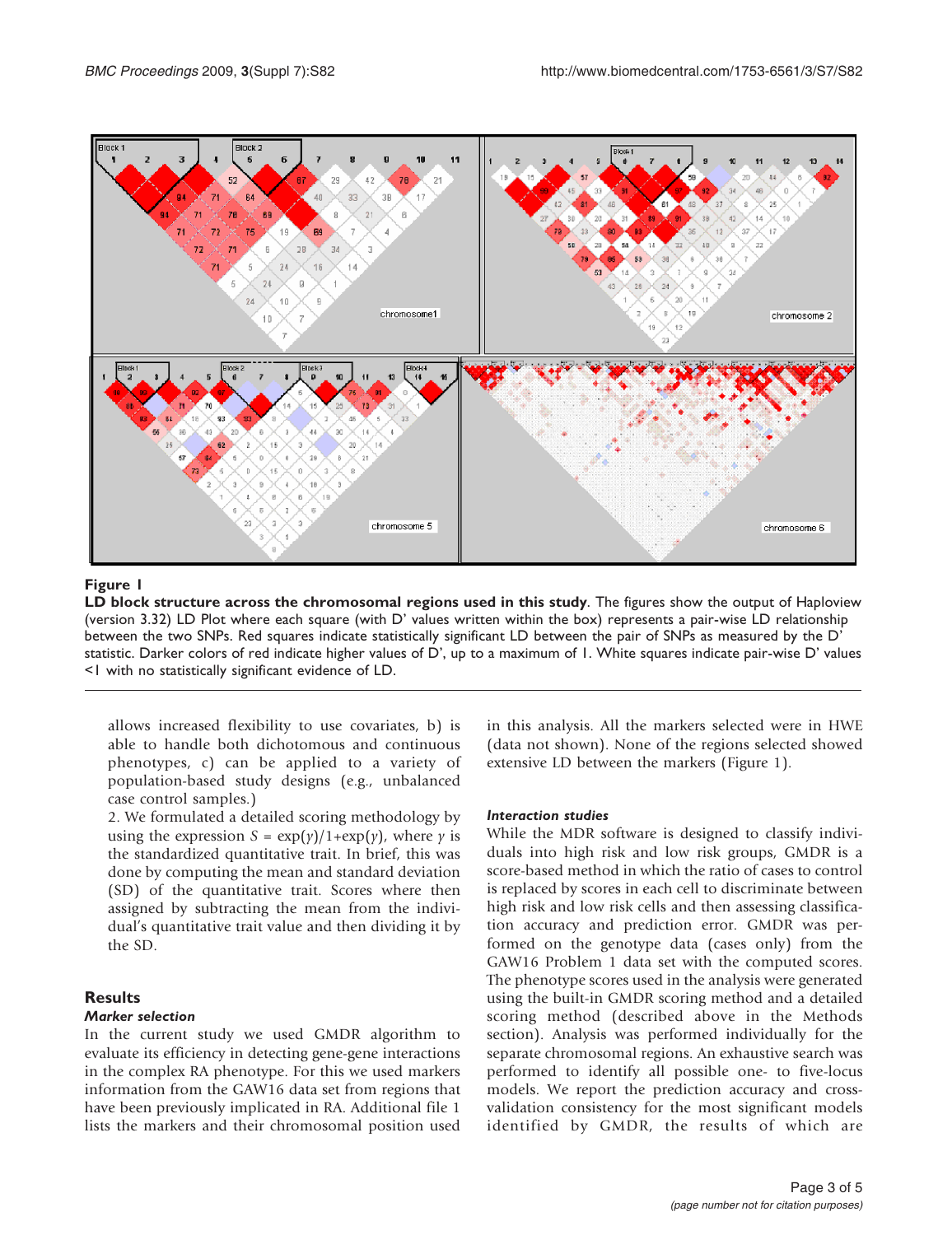|                              | No. loci  |                        |                                        |                                                 |
|------------------------------|-----------|------------------------|----------------------------------------|-------------------------------------------------|
|                              |           |                        |                                        |                                                 |
| SNPs in best model           | rs2156875 | rs1517352<br>rs3024896 | rs   1203368<br>rs6683201<br>rs3789607 | rs3024912<br>rs1517352<br>rs4555370<br>rs231726 |
| Chromosome                   | n         | 6                      |                                        |                                                 |
| Gene                         | HLA-B     | CTLA4                  | PADI4, PTPN22                          | STAT4, CTLA4                                    |
| Predictive accuracy          | 0.5739    | 0.5577                 | 0.5069                                 | 0.5396                                          |
| Cross-validation consistency | 10        | 6                      |                                        |                                                 |
| Sign test p-value            | 0.017     | 0.001                  | 0.377                                  | 0.0547                                          |

#### <span id="page-3-0"></span>Table 1: Summary of the best models obtained using GMDR algorithm for the quantitative trait RFUW ( $lgM$ )<sup>a</sup>

<sup>a</sup>All models used the GDMR scoring method.

summarized in Table 1. GMDR was able to identify small interacting factors in the regions analyzed in this study. This substantiates the efficiency of the GMDR and the candidate loci for harboring disease-associated markers.

## **Discussion**

Rheumatoid factor (RFUW) has been widely used as a screening test for patients with RA. RFUW is prognostically useful because it correlates with functional and radiographic outcomes in RA [[12\]](#page-4-0). More recently, the anti-cyclic citrullinated peptide (anti-CCP) antibody has been developed, with a sensitivity of  $~68\%$  and specificity of 97% [[13,14](#page-4-0)]. Together, these clinical values serve as important indicators of the disease status and are routinely used in clinical setting to aid in diagnosis. Common disorders like RA are hypothesized to be highly complex, with interaction among genes and other risk factors playing a major role in the disease process. Powerful statistical methodology has been developed to overcome these challenges to decipher small epistatic interactions that are characteristic of such phenotypes. Because quantitative traits underlie complex phenotypes and contain more information on the trait variation within genotypes than qualitative dichotomy, we used the anti-CCP value and the RFUW values provided in the GAW16 Problem 1 data set to evaluate the recently developed GMDR algorithm to detect small interacting markers for RA disease status.

In this study we used the GMDR methodology to evaluate its efficiency to detect gene-gene interactions in putative regions for RA using the anti-CCP and RFUW (IgM) values as covariates. Three out of the four models predicted reached statistical significance (Table 1). None of the high-order interactions were between correlated markers, suggesting that there might be more than one signal in these genes. For this study we had used both the anti-CCP and the RFUW values to generate scores for the GMDR analysis. Scoring based on anti-CCP value did not result in significant interaction models. Our results show that RFUW values are better predictor of high-risk and low-risk classes and further strengthen the role of RFUW (IgM) antibody as a strong prognostic factor. Detailed biological characterization of this quantitative trait are warranted.

## List of abbreviations used

anti-CCP: Anti-cyclic citrullinated peptide; CPM: Combinatorial partitioning method; GAW16: Genetic Analysis Workshop 16; GMDR: Generalized multifactor dimensionality reduction; HWE: Hardy-Weinberg equilibrium; IgM: Immunoglobulin M; LD: Linkage disequilibrium; MDR: Multifactor dimensionality reduction; RA: Rheumatoid arthritis; RFUW: Rheumatoid factor; RPM: Restricted partition method; SD: Standard deviation; SNP: Single-nucleotide polymorphism.

## Competing interests

The authors declare that they have no competing interests.

## Authors' contributions

OM carried out all statistical analysis, data interpretation, and drafted the manuscript. KRS and PA contributed in data cleaning and analysis. SG contributed in data analysis manuscript writing. All authors have read the paper and approve its contents.

## Additional material

## Additional file 1 SNPs used in this study.

Click here for file [http://www.biomedcentral.com/content/supplementary/1753- 6561-3-S7-S82-S1.pdf]

## Acknowledgements

The Genetic Analysis Workshops are supported by NIH grant R01 GM031575 from the National Institute of General Medicine.